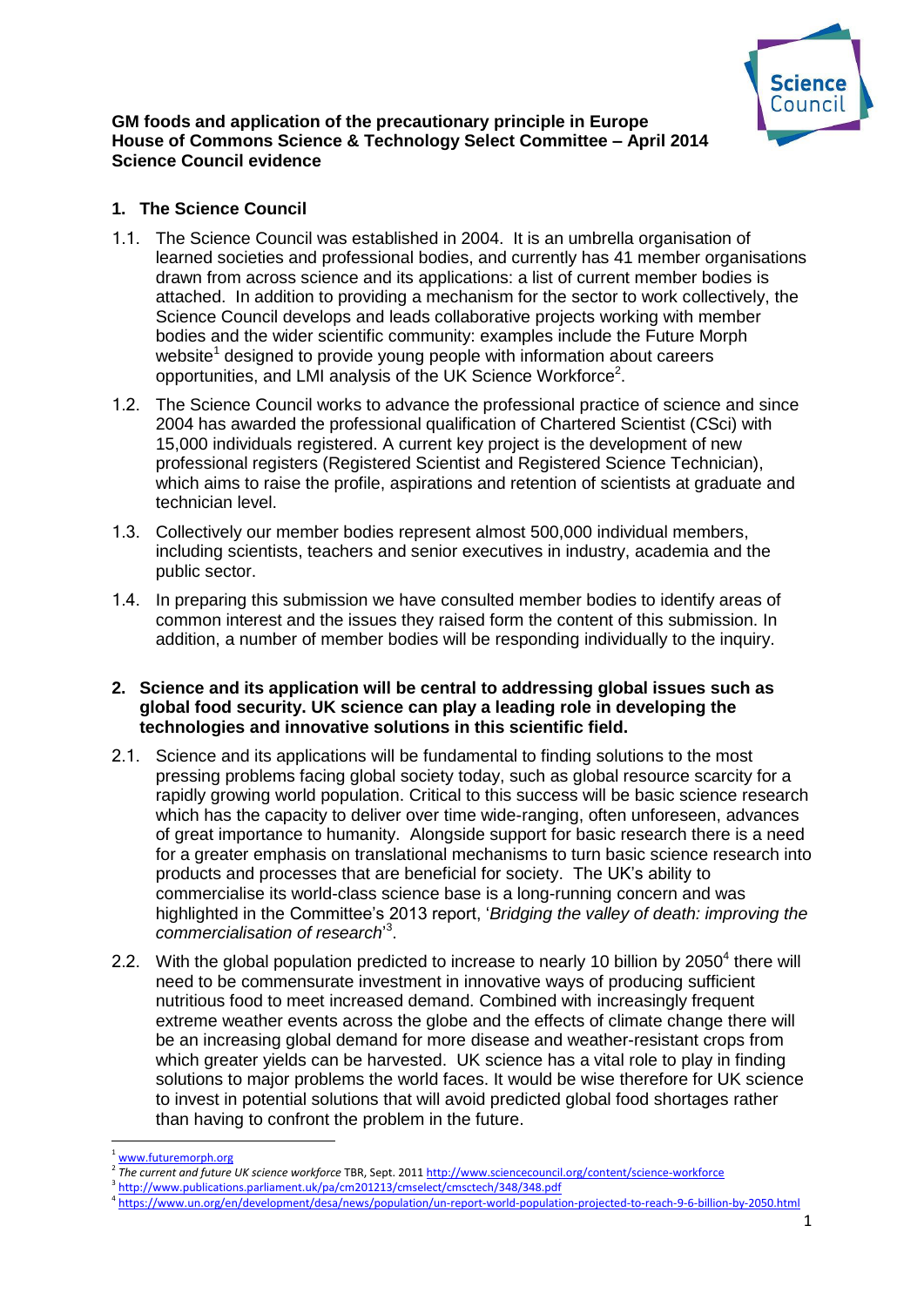- 2.3. The combination of these global events also highlights the fact that UK food security is subject to unpredictable events in other parts of the world. Currently the UK produces only 62% of its own food<sup>5</sup>. To mitigate against these global impacts the UK government must look to invest in new technologies and innovation that enables the UK to become more self-sufficient.
- 2.4. GM technology is developing rapidly, and is already being used to improve the application and use of a whole range of products and processes. 'Second generation' GM crops and those currently in the research pipeline have the potential to deliver yields that provide much needed nutritional benefits; crops with more effective utilisation of fertiliser; crops that will grow under drought and other adverse climate conditions; and crops that will grow on previously inhospitable land.<sup>6</sup>
- 2.5. In other areas of science it is becoming commonplace for pharmaceutical companies to use the latest scientific techniques to create more effective and longer-lasting protection against infections and diseases such as the human papilloma virus, hepatitis B and malaria. The Bill and Melinda Gates Foundation's investment in GM technology to develop an anti-malarial vaccine is a good example of where GM technology is being used for the benefit of society.<sup>7</sup>

# **How have EU and UK regulations on GM foods affected the UK's international competitiveness?**

- **3. The UK will fail to benefit from the significant levels of international investment available from GM food technology if the EU cannot facilitate a market to develop in Europe. The UK government must continue to make the UK an attractive place to invest. Promoting the existing strength of the UK's research base, world-class facilities, and research and science skills will be key to this.**
- 3.1. The UK is a global leader in many areas of scientific research. In 2010 UK researchers published 123,600 articles, accounting for 6.4% share of world publications, and its share of the top 1% of most-highly-cited papers was second only to the US, at 13.8% $8$ . Additionally, the Finch Report found that UK researchers are more likely than those in almost any other competitor nation to collaborate with colleagues overseas, finding that 46% of the articles published by UK authors in 2010 included a non-UK author. $9$ This highlights the fact that scientific collaboration is a global endeavour of which UK scientists are a vital component. The UK Plant Science Federation<sup>10</sup> has pointed out that the UK is internationally recognised for its excellence in plant science; it is second only to the USA in terms of publication impact.
- 3.2. It is the Science Council's view that the capacity of the European Union to foster cooperation and collaboration between Member States has led to a wide range of positive initiative across many areas of science and research, and the UK has benefited from a number of collaborative partnerships as a result of EU membership. But while EU Directives require member states to achieve a particular result without dictating the means to achieve that result, they do little to recognise individual member states' scientific and political cultures, and public attitudes to the adoption and application of new science and technologies.
- 3.3. The real or perceived legal and regulatory constraints with regard to GM crops passed down from the EU to member states have put the UK and the EU in general at a competitive disadvantage. International companies will increasingly consider investment in UK and EU markets high-risk due to a lack of commercial opportunities. For the UK economy to grow it must provide attractive investment opportunities to

6 Institute of Food Science & Technology

**<sup>.</sup>** <sup>5</sup> [https://www.gov.uk/government/uploads/system/uploads/attachment\\_data/file/208436/auk-2012-25jun13.pdf](https://www.gov.uk/government/uploads/system/uploads/attachment_data/file/208436/auk-2012-25jun13.pdf)

<sup>7</sup> [http://www.gatesfoundation.org/Media-Center/Press-Releases/2008/09/Bill-Gates-Announces-168-Million-to-Develop-NextGeneration-](http://www.gatesfoundation.org/Media-Center/Press-Releases/2008/09/Bill-Gates-Announces-168-Million-to-Develop-NextGeneration-Malaria-Vaccine)[Malaria-Vaccine](http://www.gatesfoundation.org/Media-Center/Press-Releases/2008/09/Bill-Gates-Announces-168-Million-to-Develop-NextGeneration-Malaria-Vaccine)

<sup>&</sup>lt;sup>8</sup>[https://www.gov.uk/government/uploads/system/uploads/attachment\\_data/file/142814/bis-13-689-open-access-economic-analysis-of](https://www.gov.uk/government/uploads/system/uploads/attachment_data/file/142814/bis-13-689-open-access-economic-analysis-of-alternative-options-for-the-uk-science-and-research-system.pdf)[alternative-options-for-the-uk-science-and-research-system.pdf](https://www.gov.uk/government/uploads/system/uploads/attachment_data/file/142814/bis-13-689-open-access-economic-analysis-of-alternative-options-for-the-uk-science-and-research-system.pdf)

<sup>&</sup>lt;sup>9</sup> <http://www.researchinfonet.org/wp-content/uploads/2012/06/Finch-Group-report-FINAL-VERSION.pdf>

<sup>&</sup>lt;sup>10</sup> [https://s3-eu-west-1.amazonaws.com/sbwebsite/pdf/UK\\_Plant\\_Science-Current\\_status\\_and\\_future\\_challenges.pdf](https://s3-eu-west-1.amazonaws.com/sbwebsite/pdf/UK_Plant_Science-Current_status_and_future_challenges.pdf)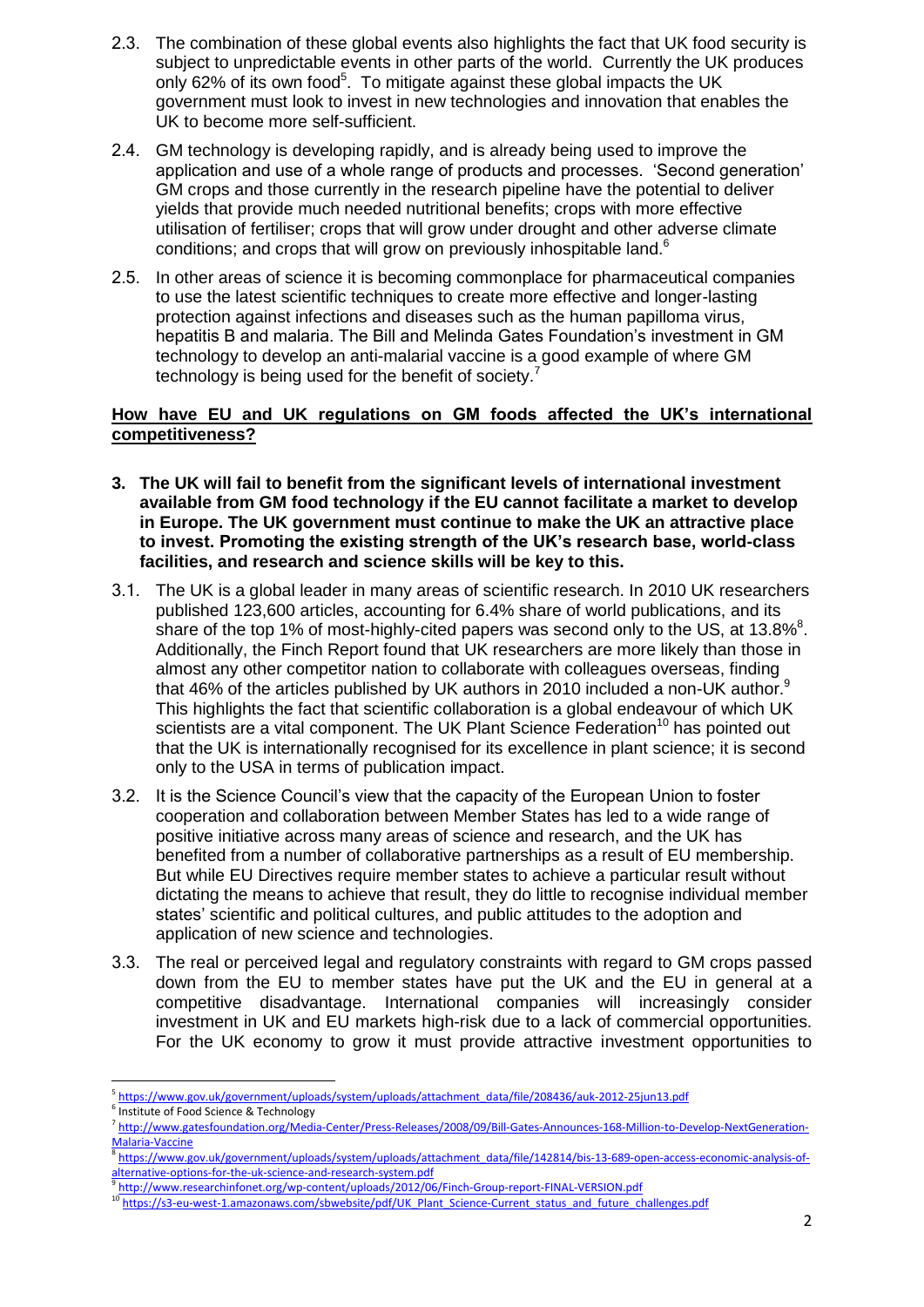domestic and overseas businesses. Without sufficient commercial attraction the UK and European states will be deprived of potential jobs and growth opportunities and deprive consumers of greater product choice. The UK and EU will also lose out on increased investment in its skills and knowledge pipeline, and infrastructure. This will mean the UK ceases to be competitive in a growing global market and may miss the opportunity for significant growth in this area of research.

## **What are the particular barriers to the conduct of research on GM foods in the UK?**

- **4. In recent years science has made significant advances in GM technology, testing and monitoring which have outpaced national and international legislation. GM technology will continue to be an important area of science in the future. The UK government should push for good, proportionate regulation at the EU level that provides science with the flexibility to continue to search for new knowledge.**
- 4.1. Regulation across Europe can act as an enabler as well as a barrier to innovation. Getting the right balance between too little and too much regulation is vital to enable innovation to flourish. Excessive caution however regularly works as a brake on the pace of innovation. This has been particularly true for genetically modified organisms where the application of the precautionary principle has discouraged research, and the examination and assessment of new technologies.
- 4.2. Compared to national legislation requirements the EU regulatory process can be cumbersome and lengthy. In the food sector for example it can take at least 3 years for a new food ingredient or additive to be approved and in practise it is often considerably longer. According to the European Patent Office the European grant patent procedure it takes between  $\overline{3}$  to 5 years from the date an application is filed to be completed.<sup>11</sup> In other countries like the USA the time from patent application to completion can be as little as 2 years.
- 4.3. The lengthy approval process impedes companies from investing in research and development (R&D) of new, innovative technologies because they know that the time delay before approval is granted makes any financial investment economically unviable. This in turn deters companies from putting new products on the market in Europe. The burden will be felt disproportionately by small and medium-sized businesses because they are unlikely to have the resources to fund short-term lossmaking R&D to the same extent that larger companies can and regularly do.
- 4.4. A particular concern articulated by our members has been the lack of communication between the EU and the food industry. The European Food Safety Authority (EFSA) has the potential to help industry put new improved ingredients on the market with benefits for all stakeholders. However it is perceived more as a barrier, introducing disincentives to industry and thereby preventing technological advances. Confidentiality and robust intellectual property rights are also important components of a strong innovation system. The elimination of confidentiality and intellectual property rights for potential new products to be evaluated deters innovation as the information has to be made available to the competition which has borne none of the development costs.
- 4.5. There are myriad examples of where countries with less rigorous intellectual property and regulatory safeguards have meant the proliferation of products onto the market that are potentially unsafe for human consumption.<sup>12</sup> In China for example there is evidence that pharmaceutical manufacturers have been granted marketing approvals for generic drugs by the State Food and Drug Administration prior to the approval of the original patent.
- 4.6. A robust and appropriate regulatory framework does however provide space for businesses to innovate and reduces confusion about liability and business risk. Therefore the Science Council would advise a re-examination of the regulatory and statutory obligations on GM research and development to ensure that the regulatory

1

<sup>&</sup>lt;sup>11</sup> <http://www.epo.org/service-support/faq/own-file.html#faq-274>

<sup>12</sup> <http://www.ustr.gov/sites/default/files/05012013%202013%20Special%20301%20Report.pdf>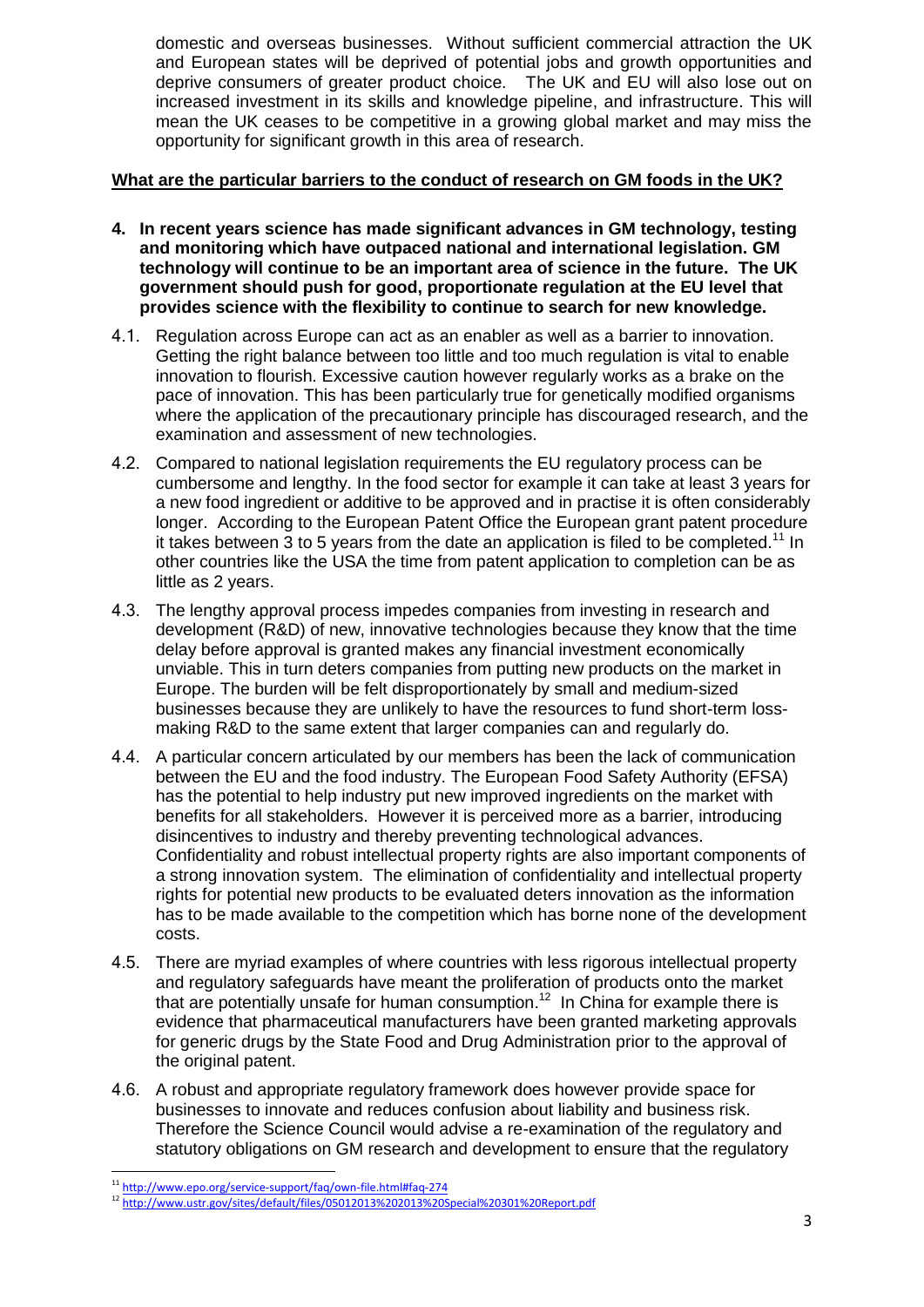framework is still appropriate. This would serve to reduce unnecessary burdens on UK business and ensure that there is a competitive space for them to operate in.

- 4.7. As well as a regulatory and scientific issue, GM food is also a public issue. Although the Public Attitudes to Science  $2014^{13}$  found that more people (36%) who had heard of GM crops felt that their benefits outweighed the risks than vice versa (28%), there is still a significant proportion of the public uncomfortable and resistant to the proliferation of GM foods in the food chain. The Government's recent announcements on small-scale GM plant trials<sup>14</sup> as well as other statements on GM foods<sup>15</sup> is a strong indicator that it considers research into GM foods to be important. However if it is the Government's intention to welcome GM foods as part of the UK's food portfolio in the long-term, it will have to take public opinion into consideration. Public support for GM foods and other products will be essential.
- 4.8. Government, scientists and industry must be open and transparent with the public about the benefits and risks of GM foods, and continue to engage with the public about their concerns as well as communicate science's commitment to eliminate risks so far as is possible. Only through increased dialogue about the purpose and nature of GM research and science, transparency and openness through good quality information will the public be confident enough to accept the wider use of GM technology in food and commercial availability of GM products.
- 4.9. The 2012 Don't Destroy Research campaign led by Rothamsted Research is an example of good engagement and communication of science. In light of the threat of destruction of its publicly-funded GM wheat crop trial, Rothamsted Research's open dialogue with the public about the trial led to over 6,000 people signing a petition in support. Dialogue with the public was less successful in the Royal College of Obstetricians and Gynaecologists' advice to pregnant mothers about the potential risks from chemical exposures during pregnancy. The campaign drew criticism for being alarmist, confusing and not based on sound science.

# **Is the EU's application of the precautionary principle in relation to GM foods appropriate? Does the EU recognise and handle properly the concepts of hazard and risk?**

- **5. No two problems hold the same degree of risk. As each problem holds its own unique set of risks and benefits, and scientific and political challenges, it is incoherent to apply a one-size fits all precautionary principle to all challenges. The UK government should push for the application of the precautionary principle at the EU level to be made on a case-by-case basis.**
- 5.1. Science<sup>16</sup> aims to provide a better understanding of the natural and social world, and be a tool to improve and advance society, also developing the knowledge upon which risk can be best mitigated. However, science and scientists cannot provide society with certainties upon which risk can be entirely eliminated, and it can be the case that the misapplication of technologies can have far-reaching consequences even when the technology itself is deemed safe. Decision and actions taken for the benefit and improvement of society cannot therefore be based on total certainty of outcome. They can only be based on the use and application of the best knowledge available at the time in the context of the importance or need for the proposed application. For this reason the Science Council recommends that the focus of the precautionary principle is shifted from the science of GM foods to their application.
- 5.2. GM crops have already shown that there can be significant improvements in the quantity and quality of food produced while also reducing economic cost, energy, pesticide, fuel usage, soil erosion and carbon emissions with no scientifically-

**.** 

<sup>&</sup>lt;sup>13</sup> <http://www.ipsos-mori.com/Assets/Docs/Polls/pas-2014-main-report.pdf>

<sup>14</sup> <https://www.gov.uk/government/news/gm-camelina-trial-to-go-ahead-at-rothamsted>

<sup>15</sup> <https://www.gov.uk/government/speeches/opportunity-in-agriculture>

<sup>&</sup>lt;sup>16</sup> The Science Council has defined science as "the pursuit and application of knowledge and understanding of the natural and social world *following a systematic methodology based on evidence*".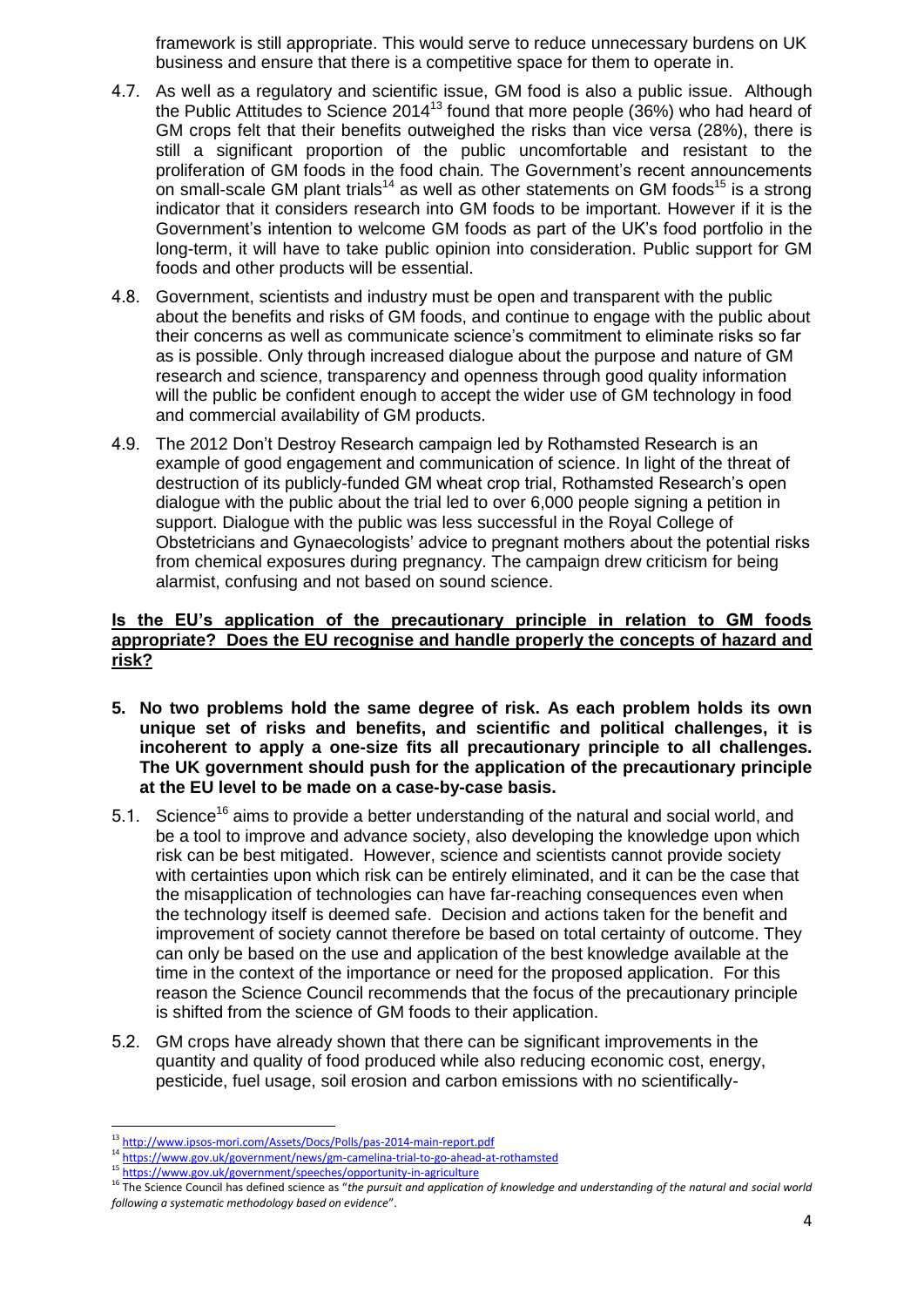documented evidence of harm to human health.<sup>17</sup> There is an increasingly strong international body of scientific research which says that GM crops are safe for human and animal consumption. The independent European Academies Science Advisory Council has stated that "[*T*]*here is no validated evidence that GM crops have greater adverse impact on health and the environment than any other technology used in plant breeding*".<sup>18</sup> The European Commission's Chief Scientific Advisor, Anne Glover has also said that there is no substantiated case of any adverse impact on human health, animal health or environmental health from the consumption of genetically modified foods, and that "*the precautionary principle is no longer relevant with GMO foods or crops*".<sup>19</sup> Finally a report to the UK Council for Science and Technology concluded that "[A]s *there is no evidence for intrinsic environmental or toxicity risks associated with GM crops, it is not appropriate to have a regulatory framework that is based on the premise that GM crops are more hazardous than crop varieties produced by conventional plant breeding*." 20

- 5.3. The Science Council considers that government needs to display confidence in the scientific consensus around the safety of GM foods and develop a GM food policy based on the best available evidence. This should also take account of the environmental and reputational risks of the misapplication of GM technologies and should be aimed at users as well as science and research organisations.
- 5.4. Despite the robust evidence to suggest that GM crops are safe for human and animal consumption, it seems that the application of the precautionary principle has become prescriptive and routine. Precaution is often built into legislation because the implications and consequences of the policy are unknown at the time. The precautionary principle is therefore usefully applied when there remains uncertainty or no scientific consensus about the level of risks around a product or process. But when there is strong scientific consensus that the same product or process is considered to be low-risk then the precautionary principle is logically obsolete. Once scientific evidence is available it should be up to individual member state to further determine the levels of risk of any given product or process.
- 5.5. One major weakness of the EU's application of the precautionary principle is that it fails to consider the consequences of inaction. Risk assessment should properly take account of the consequences of the failure to act or address the issues faced. The precautionary principle must do likewise otherwise it becomes a rationale for inaction rather than a useful tool for addressing the global issues we face. The precautionary principle must go back to being a useful tool to protect society and the environment where the science is uncertain rather than a shield to hide behind when making difficult and challenging policy decisions.

Diana Garnham, Chief Executive April 2014

**<sup>.</sup>** <sup>17</sup> <http://www.ifst.org/gm-and-food>

<sup>18</sup> [http://www.easac.eu/fileadmin/Reports/Planting\\_the\\_Future/EASAC\\_Planting\\_the\\_Future\\_FULL\\_REPORT.pdf](http://www.easac.eu/fileadmin/Reports/Planting_the_Future/EASAC_Planting_the_Future_FULL_REPORT.pdf)

<sup>19</sup> <http://www.euractiv.com/innovation-enterprise/chief-scientifc-adviser-policy-p-interview-514074>

<sup>20</sup> [https://www.gov.uk/government/uploads/system/uploads/attachment\\_data/file/292174/cst-14-634a-gm-science-update.pdf](https://www.gov.uk/government/uploads/system/uploads/attachment_data/file/292174/cst-14-634a-gm-science-update.pdf)